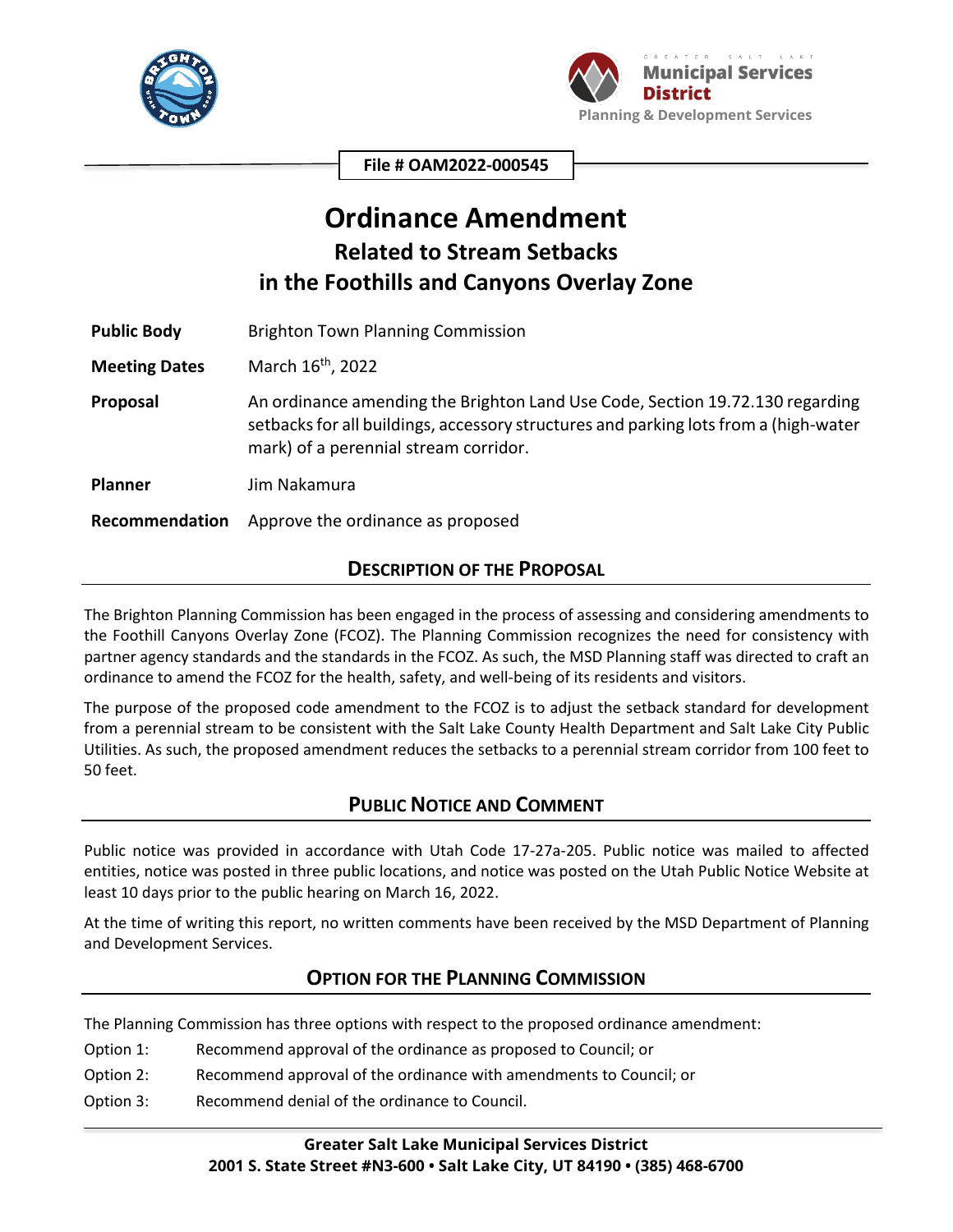## **STAFF RECOMMENDATION**

Staff recommends that the Brighton Town Planning Commission recommend approval of the ordinance as proposed to the Brighton Town Council.

#### **ATTACHMENT**

- 1. Public Notice
- 2. Proposed Ordinance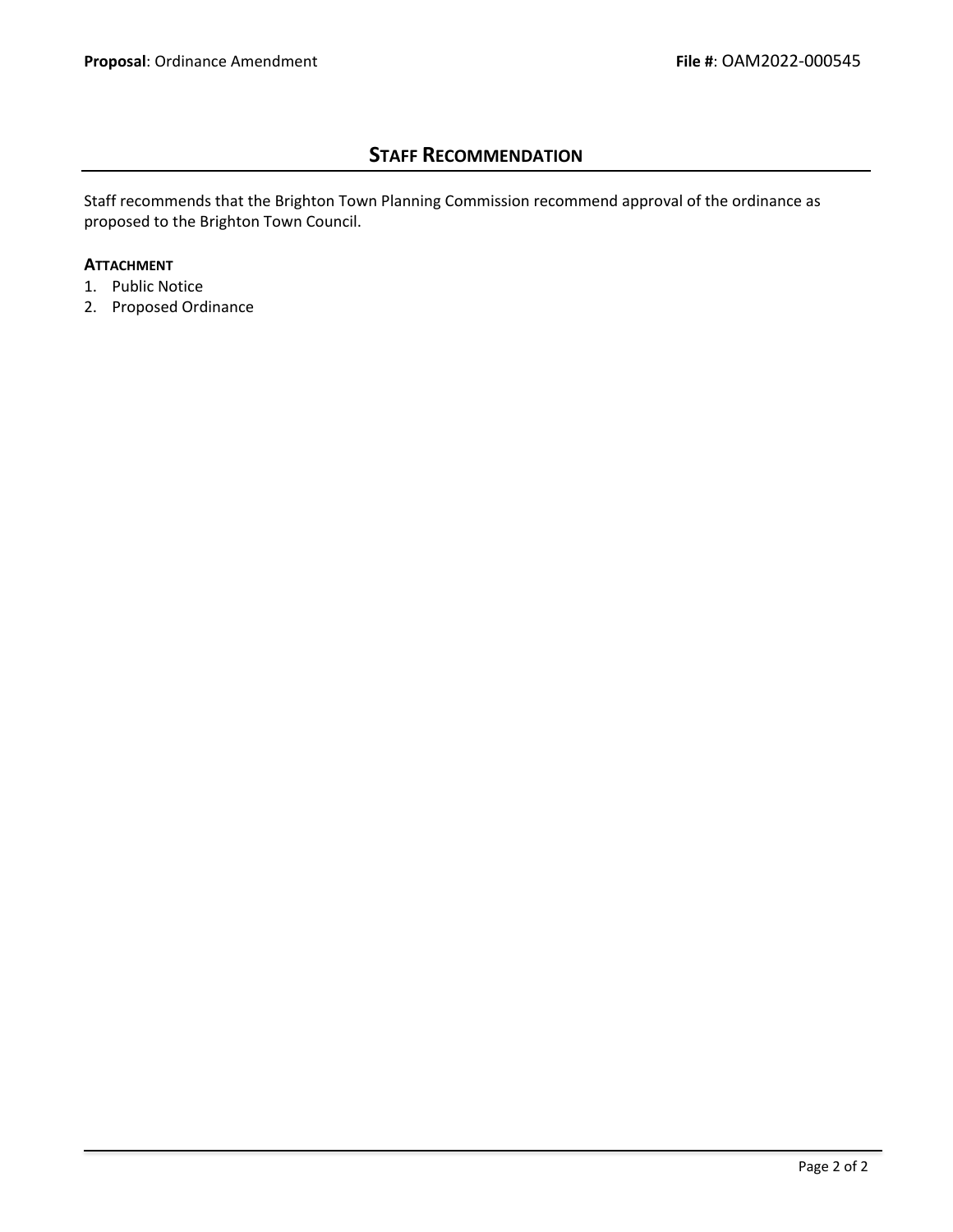

# **NOTICE OF PUBLIC HEARINGS TOWN OF BRIGHTON PLANNING COMMISSION**

NOTICE IS HEREBY GIVEN Pursuant to Utah Code Title 10, Chapter 9a, Section 205, that the Town of Brighton Planning Commission (the "Commission") will hold a public hearing on Wednesday, March 16, 2022 at 7:00 PM. The purpose of the hearing is to receive public comment regarding the below proposed changes to land use ordinances as follows:

- **OAM2022-000527 -** An Ordinance amending the Brighton Land Use Code, Section 19.02.150. The amendment to Section 19.02.150 is proposed to address Inactive Applications. **Presenter:** Melissa Anderson
- **OAM2022-000545 –** An Ordinance amending the Brighton Land Use Code, Foothill Canyons Overlay Zone (FCOZ), Section 19.72.130, "Stream Corridor and Wetlands Protection." The proposed amendment will amend the Perennial Stream Corridor Setback for Buildings and accessory structures from 100' to 50' measured from ordinary high-water mark. **Planner:** Jim Nakamura

The Planning Commission will act on the proposed ordinances after taking comments from the public during the public hearing. The public and affected entities are also invited to review and inspect the proposed ordinances at <https://www.utah.gov/pmn/index.html> and <https://www.brighton.utah.gov/>

Pursuant to Utah Code Ann. § 52-4-207(5), Don Despain has determined in his capacity as Chair of the Town of Brighton Planning Commission that this meeting and/or public hearing will be held electronically without an anchor location given the ongoing Coronavirus disease 2019 (COVID-19) pandemic, which the Chair has determined to present a substantial risk to the health and safety of those who may be present at an anchor location. To participate in the meeting and to make public comments where indicated in the agenda, please use the below webinar instructions.

Join meeting in WebEx Meeting number (access code): 961 841 420 <https://slco.webex.com/join/wgurr> Join meeting in WebEx (download available at<https://www.webex.com/downloads.html> for Windows, Android, and Apple devices) Join by phone Tap to call in from a mobile device (attendees only) +1-213-306-3065 United States Toll (Los Angeles) +1-602-666-0783 United States Toll (Phoenix) Access code: 961 841 420 Global call-in numbers Join from a video conferencing system or application Dial wgurr@slco.webex.com You can also dial 173.243.2.68 and enter your meeting number. Need help? Go to [http://help.webex.com](http://help.webex.com/)

You may also obtain copies of the ordinances and submit written comments prior to the public hearing by contacting Wendy Gurr at [wgurr@msd.utah.gov](mailto:wgurr@msd.utah.gov) or (385) 468-6707. Individuals needing special accommodations (including ancillary communicative aids and services) during this public hearing should contact Ms. Gurr three days before the public hearing.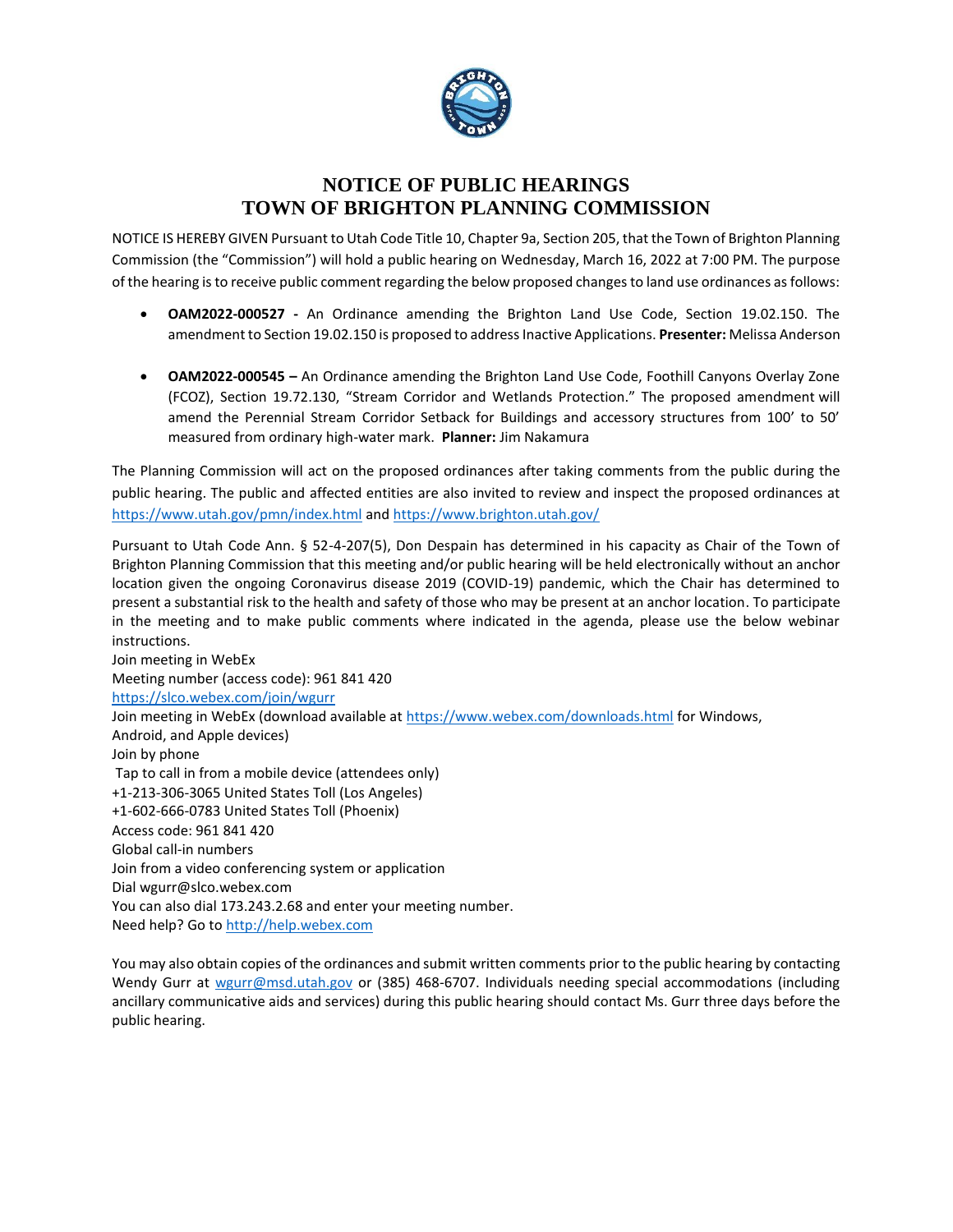### ORDINANCE NO. 2022-0-\_\_-\_\_\_

### ORDINANCE AMENDING BRIGHTON CODE SECTION 19.72.130 STREAM CORRIDOR AND WETLANDS PROTECTION

WHEREAS, the Town of Brighton ("Brighton") Town Council ("Council) is authorized to enact ordinances for the health, safety, and well-being of its residents and visitors; and

WHEREAS, consistency with partner agency standards is an objective in Brighton;

WHEREAS, the Salt Lake County Health Department and the Salt Lake City Public Utilities require a 50-foot setback from perennial stream corridors;

WHEREAS, the Foothills and Canyons Overlay Zone standards for setbacks from perennial streams should be amended from 100 feet to 50 feet to be consistent with partner agencies;

NOW, THEREFORE, BE IT ORDAINED by the Brighton Town Council as follows:

SECTION 1. AMENDED. Section 19.72.130 is amended as redlined in Exhibit A.

SECTION 2. Effective Date. This Ordinance shall go into effect upon publication.

**PASSED AND APPROVED** this Day of , 2022.

### **TOWN OF BRIGHTON**

 $\mathbf{By:}$ 

Dan Knopp, Mayor

ATTEST:

Kara John, Town Clerk

 $\mathcal{L}_\text{max}$  , where  $\mathcal{L}_\text{max}$  and  $\mathcal{L}_\text{max}$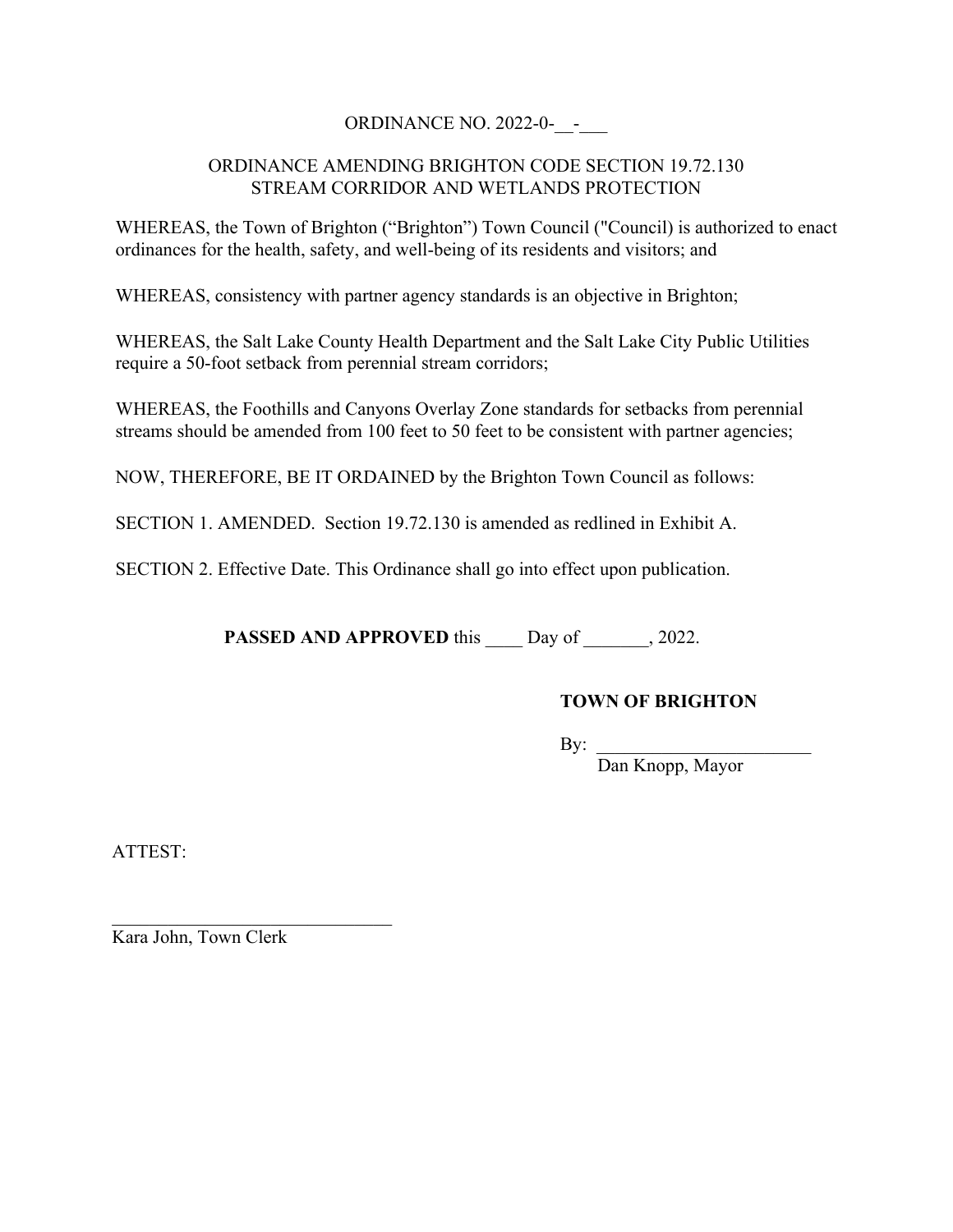#### **19.72.130 Stream Corridor And Wetlands Protection**

- A. Purpose. The following requirements and standards are intended to promote, preserve, and enhance the important hydrologic, biological, ecological, aesthetic, recreational, and educational functions of stream corridors, associated riparian areas, and wetlands.
- B. Applicability. Unless previously delineated by Brighton, boundaries for stream corridors and wetland areas are delineated according to the following standards:
	- 1. Stream corridor and wetland area delineation shall be performed by a qualified engineer or other qualified professional with demonstrated experience and expertise to conduct the required site analysis. Delineations are subject to the approval of the director.
	- 2. Stream corridors shall be delineated at the ordinary high-water mark. Stream corridors do not include irrigation ditches that do not contribute to the preservation and enhancement of fisheries or wildlife.
	- 3. Boundary delineation of wetlands are established using the current Federal Manual for Identifying and Delineating Jurisdictional Wetlands jointly published by the U.S. Environmental Protection Agency, the Fish and Wildlife Service, the Army Corps of Engineers, and the Soil Conservation Service.
- C. Prohibited Activities. No development activity may be conducted that disturbs, removes, fills, dredges, clears, destroys, or alters, stream corridors or wetlands, including vegetation, except for restoration and maintenance activities allowed in this title as approved by Brighton flood control, the state engineer's office, and other applicable authorities.
- D. Setbacks.
	- 1. Perennial Stream Corridors. All buildings, accessory structures, parking lots, and all on‐ site wastewater disposal systems shall be set back at least-one-hundred fifty feet horizontally from the ordinary high-water mark of perennial stream corridors. (See Figure 19.72.7: Setback from Stream Corridor)
	- 2. Wetlands. All buildings, accessory structures, and parking lots shall be set back at least fifty feet, and all on-site wastewater disposal systems shall be set back at least one hundred feet horizontally from the delineated edge of a wetland.
	- 3. Ephemeral Streams. Leach fields shall be set back one hundred feet from the channel of an ephemeral stream. All buildings, accessory structures, and parking areas or parking lots shall be set back at least fifty feet from the channel of an ephemeral stream. The zoning administrator may recommend to the land use authority modifications to this prohibition upon finding that the modification is likely to cause minimal adverse environmental impact or that such impact may be substantially mitigated. For properties located within the Salt Lake City watershed, the zoning administrator shall consult with Salt Lake City public utilities prior to making a recommendation.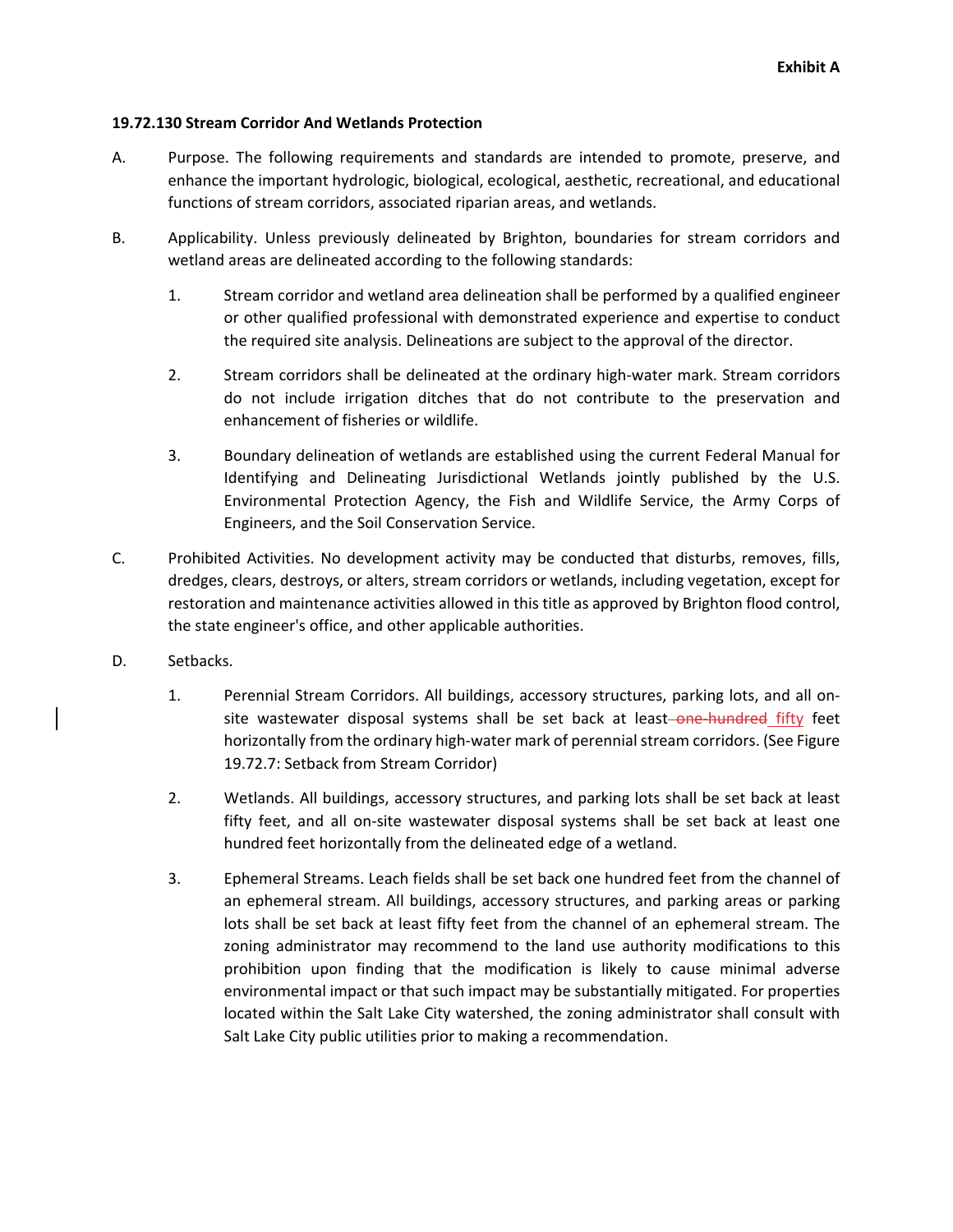- 4. Natural Open Space/Landscape Credit for Setback Areas. All setback areas are credited toward any relevant private natural open space or landscape requirements but are not credited toward trail access dedication requirements.
- E. Preservation of Vegetation. All existing vegetation within the stream corridor or wetland setback area shall be preserved to provide adequate screening or to repair damaged riparian areas, supplemented where necessary with additional native or adapted planting and landscaping.
- F. Bridges. Any bridge over a stream corridor and within the stream setback area may be approved provided the director affirms that the bridge is planned and constructed in such a manner as to minimize impacts on the stream corridor.
- G. Modification of Setbacks.
	- 1. The director has discretion to administratively reduce the perennial stream corridor and wetlands setbacks by a maximum of twenty-five percent where applicable upon satisfaction of the following criteria:
		- a. The modification is designed to yield:
			- i. More effective preservation of existing mature trees, vegetation, riparian areas, rock outcrops, or other significant natural features of the site;
			- ii. Less visual impact on the property or on the surrounding area; or
			- iii. Better protection of wildlife habitat; or,
		- b. Strict application of the standard(s) would render a site undevelopable.
- H. Perennial Stream Corridor and Wetland Setback Requirements for Lots of Record.
	- 1. Existing Legally Established Structures. A structure legally existing on the effective date of this chapter that is within fifty feet of a perennial stream corridor or wetland may be renovated, altered, or expanded or reconstructed if damaged or destroyed by fire, flood, or act of nature as follows:
		- a. Renovations or alterations or reconstruction of a damaged or destroyed structure that will not increase the gross floor area of the original, existing structure are permitted.
		- b. Renovations, alterations, or expansions that will increase the gross floor area of the original, existing structure are limited to a cumulative total expansion of no more than two hundred fifty square feet of gross floor area located closer than fifty feet to a perennial stream corridor or wetland.
		- c. Renovations, alterations, expansions, or reconstruction of a damaged or destroyed structure that increase the gross floor area of the original, existing structure but which are no closer than fifty feet to a perennial stream corridor or wetland are permitted, subject to compliance with all other applicable regulations and standards.